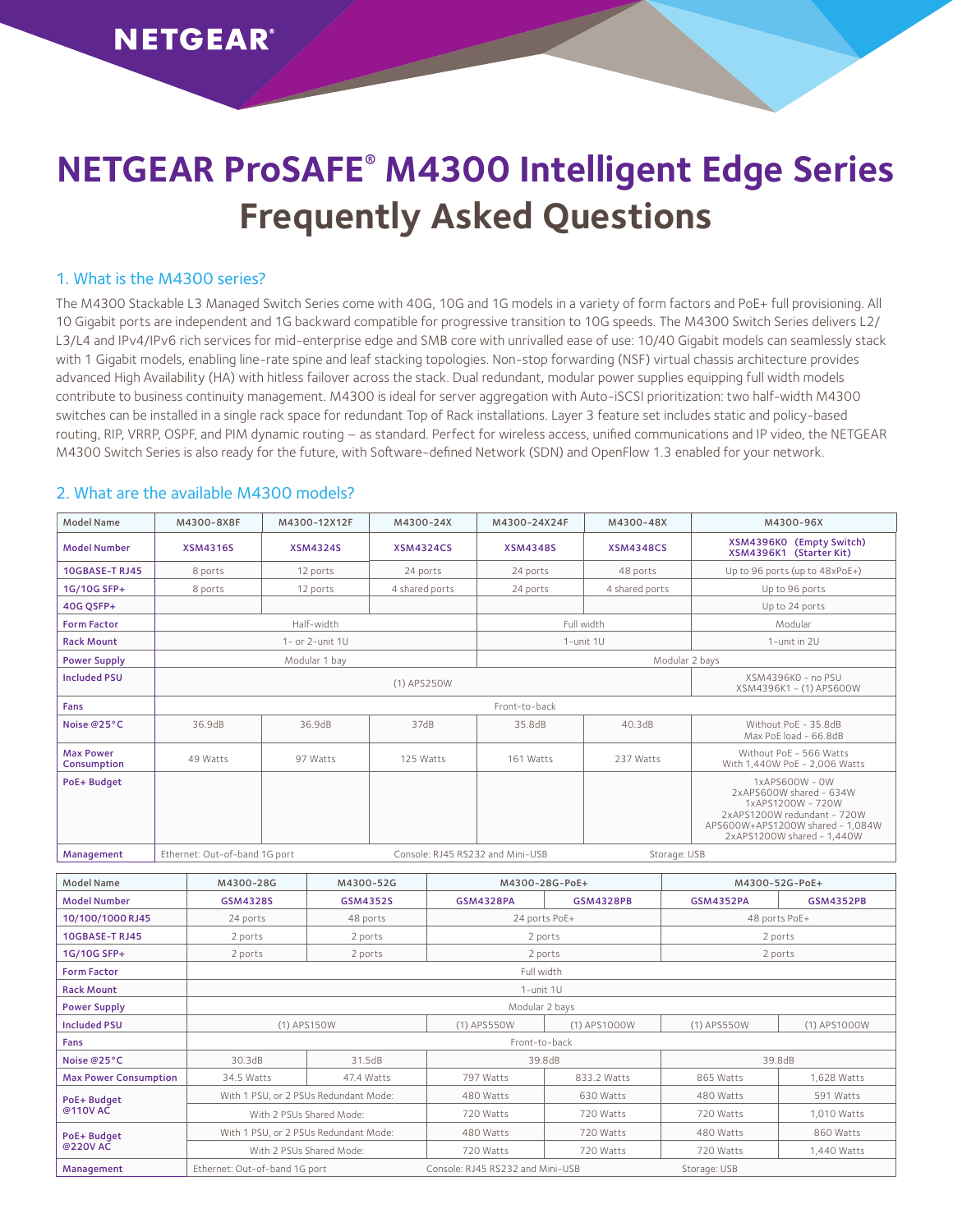#### 3. The M4300 comes with half-width 10G models: how does it work?

M4300 half-width models come with two rack-mount kits: 1-unit and 2-unit kits. To install a single half-width switch in a single rack space, you will find one regular short bracket and one long mounting bracket. To install two half-width switches in a single rack space, you will find a pair of inside and outside middle mounts. After installing these middle mounts, you can slide the inside middle mounts on the left switch into the outside middle mounts on the right switch. Then you can attach the supplied short mounting brackets to the left side of the left switch and to the right side of the right switch to rack them into a single U.

#### 4. Are the 10G copper/fiber ports "Combo"?

All 10G ports are fully independent on M4300-8X8F, M4300-12X12F, M4300-24X24F, M4300-96X, M4300-28G, M4300-52G, M4300- 28G-PoE+ and M4300-52G-PoE+ models.

Only M4300-24X and M4300-48X show 4-port SFP+ combo (shared with 4 10GBASE-T copper ports).

#### 5. Are there any pre-configured stacking ports?

No, all 40G and 10G ports are configured in Ethernet mode by default. Any 40G or 10G port (copper, fiber) and any media type (RJ45, SFP+, DAC) can be used for stacking on any M4300 model. Port configuration can be easily changed to Stack mode in Web GUI (System/ Stacking / Advanced / Stack-port Configuration) or using CLI command <<#stack-port unit/slot/port stack >> in Stack Global Configuration section.

#### 6. The M4300-96X is modular: how does it work?

As a new member of the M4300 Layer 3 Stackable Family, the NETGEAR M4300-96X is a 2RU modular switch that comes either empty or pre-populated with 48 SFP+ ports, supporting 1.92 terabits per second (Tbps) of bandwidth across 96-port 100M/1G/2.5G/5G/10GBASE-T (RJ-45) with first 48 ports capable of PoE+, 96-port 1G/10GBASE-X (SFP+), 24-port 40GBASE-X (QSFP+), or a combination. The M4300-96X scales up to 96 ports of 10G Ethernet by multiple of 8 ports, or up to 24 ports of 40G Ethernet by multiple of 2 ports. With 12 open slots and two redundant power supplies, the 96X allows for granularity between copper and fiber and headroom for organizations who buy infrastructure for the long term. You may configure the M4300-96X online at [www.netgear.com/96x-config](http://www.netgear.com/96x-config).

#### 7. What are the ports and power supply options for M4300-96X?

XSM4396K0 is the ordering SKU number for the M4300-96X empty switch (no PSU) and XSM4396K1 is the starter kit including the switch, 48-port SFP+ and one 600W PSU. All 12 slots for the port cards run horizontally across the front of the switch. APM408C port card features 8-port 100M/1G/2.5G/5G/10GBASE-T (copper RJ45). APM408P port card features 8-port 100M/1G/2.5G/5G/10GBASE-T with PoE+ (copper RJ45). APM408F port card features 8-port 1G/10GBASE-X (fiber SFP+). APM402XL port card features 2-port

40GBASE-X (QSFP+). The 2 slots for the power supplies are on the switch rear and can receive APS600W PSU for non-PoE operations or APS1200W for PoE applications. PoE over 10G is supported up to 48 x 10G PoE+ 30W per system: only the first 6 slots (top) can deliver power to the APM408P port cards. When inserted in last slots (bottom), the APM408P behave like APM408C. The various PoE budgets are as follows: 634 Watts PoE budget with 1 x APS600W PSU; 634 Watts PoE budget with 2 x APS600W PSUs in shared EPS mode; 720 Watts PoE budget with 1 x APS1200W PSU; 720 Watts PoE budget with 2 x APS1200W PSUs in redundant RPS mode; 1,084 Watts PoE budget with APS600W + APS1200W PSUs in shared EPS mode; 1,440 Watts PoE budget with 2 x APS1200W PSUs in shared EPS mode.

#### 8. Are the M4300-96X port cards "hot plug" or "hot swap"?

When the M4300-96X is up and running, any new port card inserted in one empty slot gets instantly provisioned by the system and operational. As such, APM port cards can be considered "hot plug". When the M4300-96X is up and running, it is possible to remove one port card from one slot and replace it by a new one from same model. In this case, the APM port card is "hot swap" and the new one is operational immediately. When the M4300-96X is up and running, when one port card is removed from one slot and replaced by another model, the new port card isn't operational until the previous port card gets un-provisioned by the system. The previous port card can be removed in M4300-96X Web GUI, or using the CLI in Global Config mode. If this the unit 1 and the slot number 8, you can use the command (M4300-96X) (Config)#no slot 1/8. After the previous port card is removed in the software, the new port card model is operational in this slot, but please note that the previous port-related configuration was removed from this slot as well. If you don't want to lose the previous port-related configuration for this slot, you shouldn't remove the port card from the system using GUI or CLI – you should reboot the M4300-96X switch instead. During the boot, the system will detect the new port card in this slot and provision it, letting the port-configuration for this slot untouched in startup-config and running-config configuration files.

#### 9. Which 40G QSFP+ transceivers and DAC should be used with APM402XL port card?

The APM402XL is a 2-port QSFP+ port card for M4300-96X modular switch. The APM402XL port card supports third-party QSFP+ transceivers and QSFP+ DAC passive/active cables if they are QSFP+ MSA compliant. The following list shows third-party modules that NETGEAR successfully tested as interoperable with APM402XL port card and M4300-96X switch on the date of 01/30/2018:

#### Cisco® modules:

- Cisco 40GBASE-SR4 QSFP+ transceiver module for MMF, 4-lanes, 850-nm wavelength, 12-fiber MPO/MTP connector (QSFP-40G-SR4)
- • Cisco 40GBASE-SR4 (IEEE 802.3ba Spec.) QSFP+ transceiver module for MMF, 4-lanes, 850-nm wavelength, 12-fiber MPO/MTP connector (QSFP-40G-SR4-S)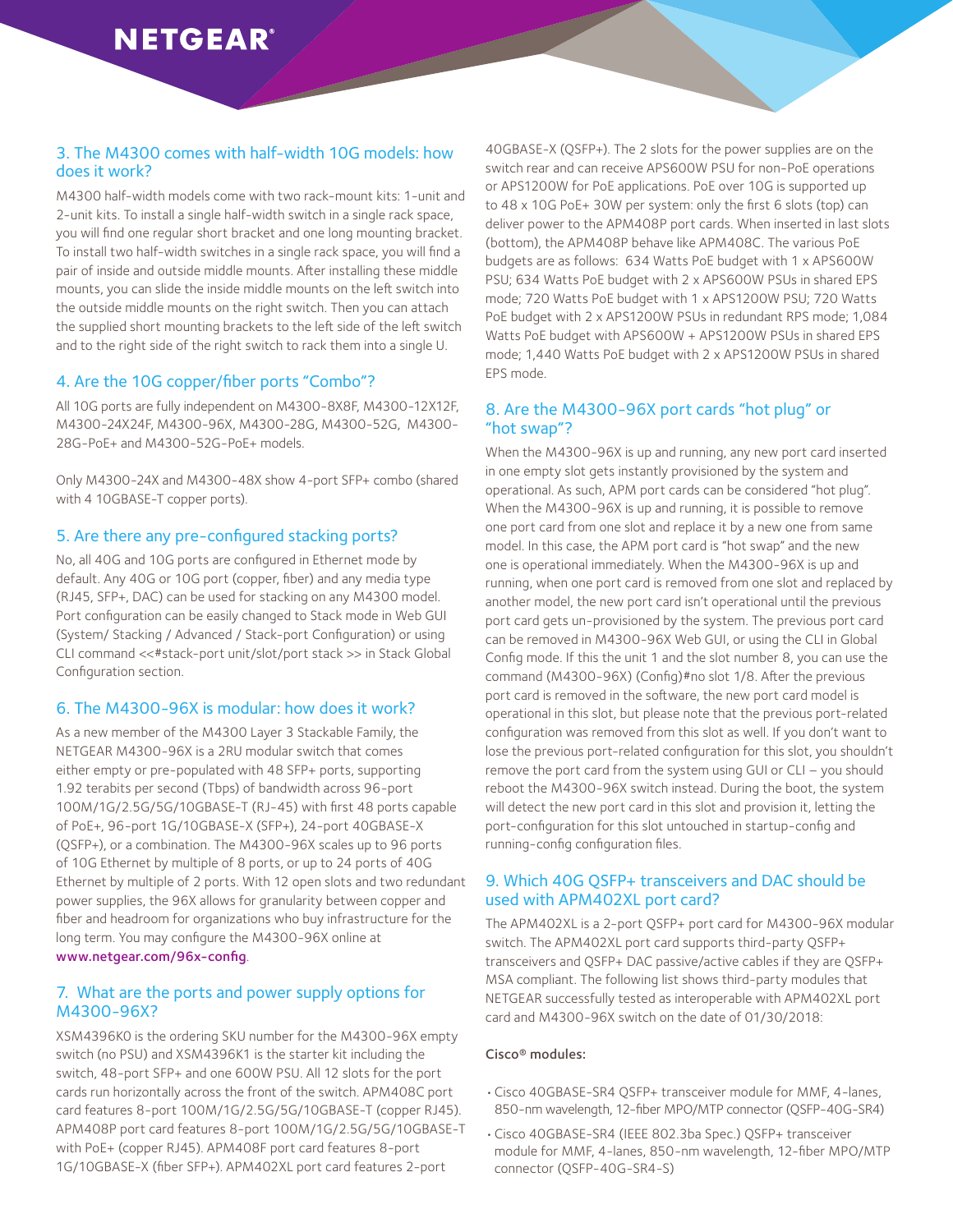- Cisco 40GBASE-LR4 QSFP 40G transceiver module for Single Mode Fiber, 4 CWDM lanes in 1310nm window Muxed inside module, Duplex LC connector, 10km, 40G Ethernet rate only (QSFP-40G-LR4-S)
- Cisco 40GBASE-CSR4 QSFP+ transceiver module for MMF, 4-lanes, 850-nm wavelength, 12-fiber MPO/MTP connector, 300 m reach with OM3 fiber (QSFP-40G-CSR4)
- • Cisco 40G QSFP Bi-Directional transceiver module, Duplex Multi-mode Fiber, LC Duplex connector, 100m reach with OM3 fiber (QSFP-40G-SR-BD)
- • Cisco 40GBASE-CR4 QSFP+ direct-attach copper cable, 1 meter passive (QSFP-H40G-CU1M)
- • Cisco 40GBASE-CR4 QSFP+ direct-attach copper cable, 3 meter passive (QSFP-H40G-CU3M)
- • Cisco 40GBASE-CR4 QSFP+ direct-attach copper cable, 5 meter passive (QSFP-H40G-CU5M)
- • Cisco 40GBASE-CR4 QSFP+ direct-attach copper cable, 7 meter active (QSFP-H40G-ACU7M)

Cisco is a registered trademark of Cisco Technology, Inc.

#### HPE® Modules:

- HPE X140 40G QSFP+ MPO SR4 Transceiver (JG325A)
- HPE X140 40G QSFP+ LC LR4 SM 10km 1310nm Transceiver (JG661A)
- HPE X140 40G QSFP+ LC BiDi 100m MM Transceiver (JL251A)
- HPE X240 40G QSFP+ to QSFP+ 1m Direct Attach Copper Cable (JG326A)
- HPE X240 40G QSFP+ to QSFP+ 3m Direct Attach Copper Cable (JG327A)
- HPE X240 40G QSFP+ to QSFP+ 5m Direct Attach Copper Cable (JG328A)

HPE is registered trademark of Hewlett-Packard Enterprise Company.

#### 10. The M4300 offers PoE+, spine and leaf resiliency and 10G stacking in a virtual chassis footprint. What are the primary reasons to select the M4300 over the M6100 Chassis?

M4300 is cost effective solution for PoE+ edge deployment, midsize server/storage top-of-rack and SMB dependable core. While M4300 nonstop forwarding and master hitless failover offers unique high availability for stack architectures, the M6100 chassis provides the following, unmatched benefits:

- High speed fabric with 80G half-duplex 160G full duplex access to the backplane for each M6100 blade (1G blades line-rate to the fabric and 10G blades 3:1 oversubscription) which is must faster than comparable M4300 stack topologies. This would correspond to eight 10G ports used for any switch to switch interconnect in M4300 stack.
- **• Centralized power management system** with N+1 power redundancy at the chassis level (one redundant PSU for the entire chassis, when M4300 switches require one redundant PSU per switch)
- **• Modular and redundant architecture** with everlasting passive backplane and highly reliable fabric-based design
- **• Modular PoE+ (30 watts per port) and UPOE (60 watts per ports)** allow to turn PoE on, with easy upgrade, easy downgrade (M4300 switches are fixed PoE+ or non-PoE switches)
- **• Advanced software features** with BGP and DCB (including DCBX 802.1Qaz; Priority Flow Control PFC; Enhanced Transmission Selection ETS and FCoE FIP Snooping)

#### 11. What are ring topologies and associated benefits?

Common for intermediate distribution frames (IDF) in K-12, horizontal or vertical ring stacking topologies, or dual ring topologies greatly simplify deployments at the edge and bring network resiliency with distributed uplinks in aggregation to the core. While reducing the number of logical units to manage, stacking also brings network resiliency with distributed uplinks in aggregation to the core:

- Horizontal or vertical ring topologies makes sense with Gigabit models when inter-switch links oversubscription requirements aren't critical
- • Up to (8) M4300 switches can be aggregated using a virtual backplane and a single console or web management interface
- • M4300 PoE and non-PoE versions are highly cost-effective at the edge, with built-in 10GBASE-T and SFP+ fiber uplinks and no hidden costs
- • While any 10 Gigabit port can be used for stacking, SFP+ ports can be reserved for fiber uplinks to the core
- 10 Gigabit copper ports can be used for local stacking ring topology and unused 10 Gigabit fiber ports can connect remote switches to the stack
- · Ideally the two top switches connecting back to the core should have priority settings forcing their roles as "management unit" and "backup unit" respectively
- • This way, management unit hitless failover and nonstop forwarding ensures no single point of failure:
- Nonstop Forwarding (NSF) enables the stack to secure forwarding end-user traffic on all other switches when the management unit fails
- Instant failover from management unit to backup management unit is hitless for the rest of the stack
- Since both the management unit and the backup unit connect to the core using distributed link aggregation (LACP), there is no possible service interruption while the backup management unit takes over
- All other switches in the stack keep forwarding L2 and L3 traffic in and out, while backup unit guarantees connectivity to the core
- Other lower end solutions are causing service interruptions across the entire stack without NSF and hitless failover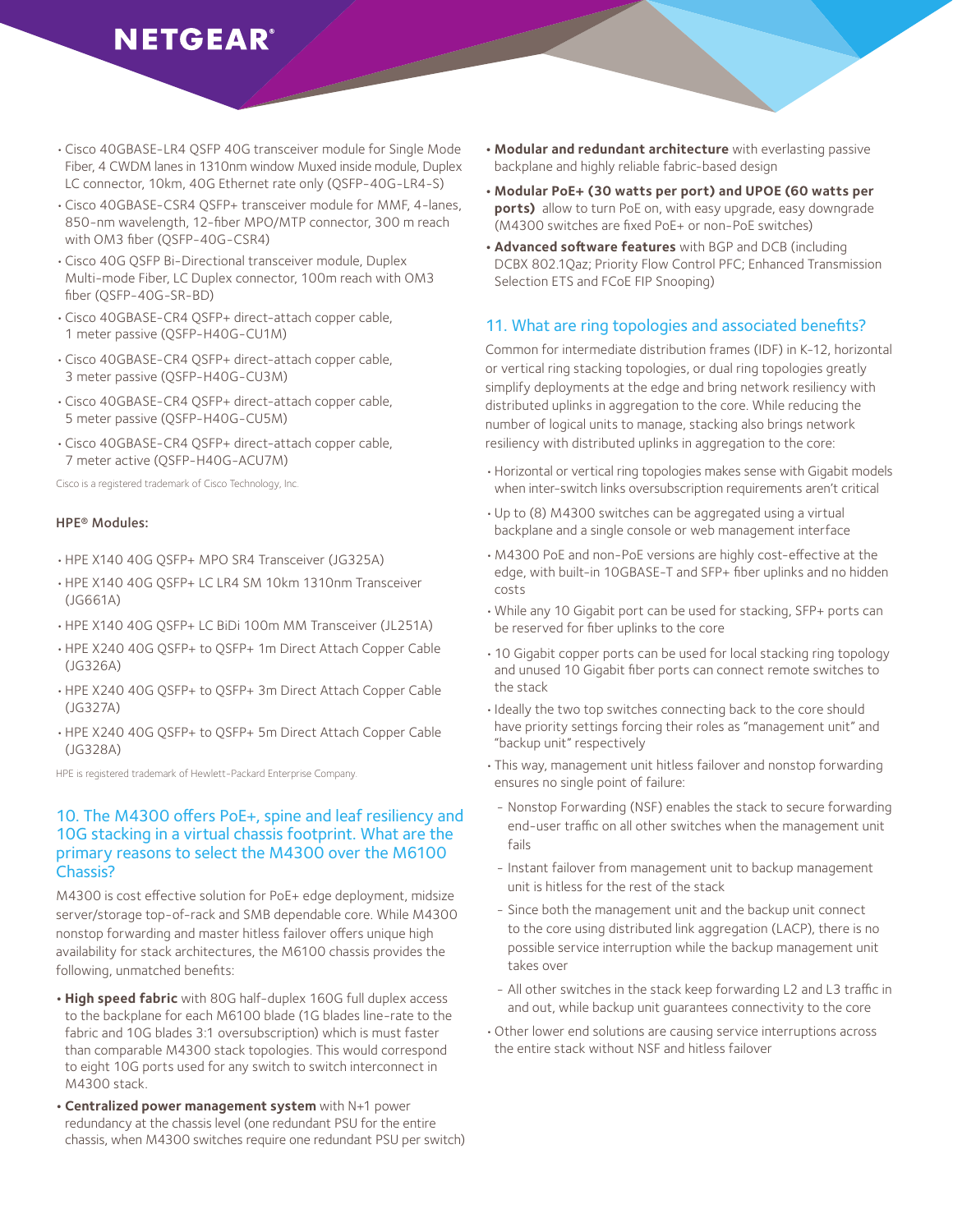#### 12. What are redundant top-of-rack topologies and associated benefits?

For midsize server installations, two half-width M4300 10GbE models can be paired in a single rack space for redundant top-of-rack. Compared with single top-of-rack switch installation, such two-unit horizontal stacking is cost-effective yet highly efficient for HA.

- • Management unit hitless failover and nonstop forwarding ensures no single point of failure for servers and storage equipment
- • All devices can connect to both redundant top-of-rack switches using link aggregation (L2/L3/L4 LACP) with load-balancing and failover
- • Variety of 10 Gigabit copper and fiber ports all backward compatible with 1G speeds - enable any type of virtualization
- iSCSI Flow Acceleration and Automatic Protection / QoS enhance server room networks containing iSCSI initiators and iSCSI targets
- Any 10 Gigabit copper and fiber ports can be used for stacking, depending on inter-switch links oversubscription requirements
- • Within the stack, a switch is elected (or chosen based on priority settings) as the "management unit"
- The other switch is designated (or chosen based on priority settings) as an alternate, backup management unit
- The Nonstop Forwarding (NSF) feature enables the stack to secure forwarding server and storage traffic when the management unit fails:
- Power failure of the management unit
- Other hardware failure causing the management unit to hang or to reset
- Software failure causing the management unit to hang or to reset
- Failover initiated by the administrator
- Loss of cascade connectivity between the management unit and the backup unit
- • Instant failover from management unit to redundant management unit is hitless for the servers and storage equipment connecting both
- As the backup management unit takes over, data streams may lose a few packets, but do not lose their IP sessions, such as iSCSI, NFS, CIFS etc...
- Other lower end solutions are causing service interruptions across the stack for servers and storage without NSF and hitless failover
- • Back to normal production conditions, hitless failback requires a command in CLI or in GUI, for more control
- Hitless failback is automatic in case of new management unit (triggered or accidental) failure

#### 13. What are spine and leaf topologies and associated benefits?

For typical collapsed core installations, with a variety of 1G and 10G access ports in branch offices, server rooms or campus high performance labs: M4300 10G models can stack with M4300 1G models, enabling innovative "spine and leaf" topologies (other ring topologies are also possible).

- • Spine and leaf architectures deliver highest performance with every leaf switch (1G) connecting to every spine switch (10G)
- Every 1G "leaf" access switch connects to both 10G "spine" distribution switches
- Any 10G port (copper, fiber) and any media type (RJ45, SFP+, DAC) can be used for stacking on any M4300 model
- • On 1G models, up to (4) 10G ports per switch can be used for stacking, hence allowing for line-rate aggregation to their spine
- • On 10G models, up to (16) 10G ports per switch can be used for stacking, depending on inter-switch links oversubscription requirements
- • Up to (8) M4300 switches can be aggregated using a virtual backplane and a single console or web management interface
- • While reducing the number of logical units to manage, stacking also brings network resiliency with distributed uplinks in aggregation to main core
- In this architecture, both 10G "spine" switches connect to main core using 10G LACP link aggregation
- • Using adequate priorities in the stack, both 10G "spine" switches are meant to handle "management unit" and "backup management unit" roles
- This way, management unit hitless failover and nonstop forwarding ensures no single point of failure:
- Nonstop Forwarding (NSF) enables the stack to secure forwarding end-user traffic on all other switches when the management unit fails
- Instant failover from management unit to backup management unit is hitless for the rest of the stack
- Since both the management unit and the backup unit connect to the core using distributed link aggregation (LACP), there is no possible service interruption while the backup management unit takes over
- All other switches in the stack keep forwarding L2 and L3 traffic in and out, while backup unit guarantees connectivity to the core
- • Back to normal production conditions, hitless failback requires a command in CLI or in GUI, for more control
- Hitless failback is automatic in case of new management unit (triggered or accidental) failure
- • M4300 Virtual Chassis stacking technology upsurges overall network availability, providing better resiliency in network architectures, and better performance with advanced load balancing capabilities between network uplinks

#### 14. What is active-active teaming?

Any server, storage equipment or any type of host can connect to two different M4300 switches in a stack, using simple LACP Ethernet channeling. A server for instance, will use its two network cards in active-active teaming mode instead of standard failover mode. It means more performance, more bandwidth for the server for same level of redundancy: in case of a switch failure, nonstop forwarding architecture ensures no service interruption for the other switches in the stack. For the server, it means the traffic will continue to flow through the other link without noticeable effect.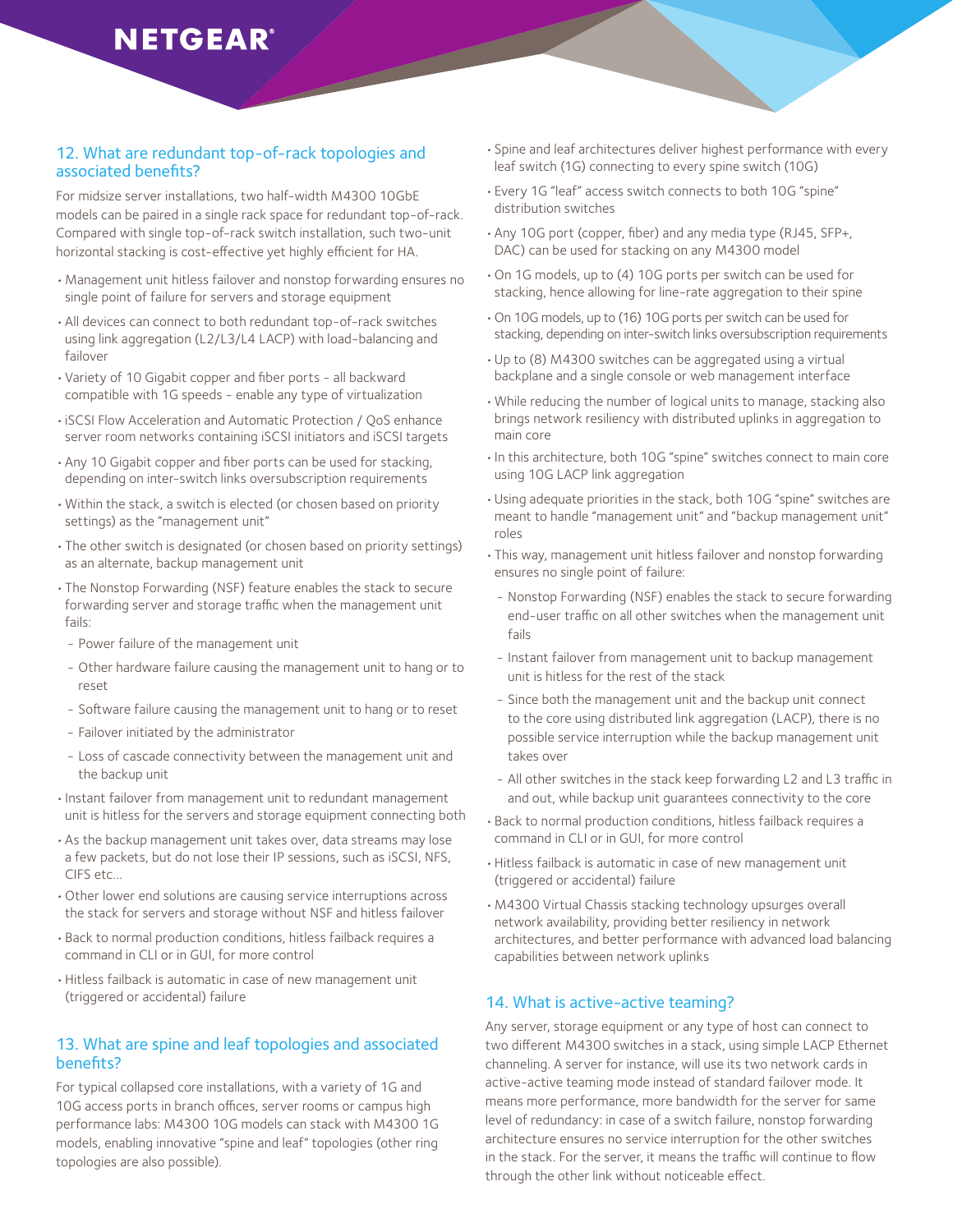#### 15. What are the unique qualities that differentiate the M4300 from other market alternatives?

Mixed stacking between 1G models and 10G models – using 10G ports – is an important differentiator: only high-end series with costly and complex stacking kits are available in the market as of today. This brings even more simplicity for edge to core topologies, and greater performance with spine and leaf stacking topologies.

Nonstop forwarding architecture and hitless failover are key for high availability in a stack: when the management unit fails, most competitive "redundant" solutions block the traffic across the stack during the failover. This can take 10, 20, 30 seconds – even longer sometimes – and clients connected to all other switches in the stack go totally offline. Distributed uplinks to the core are also down. M4300 offers real high availability instead: Nonstop Forwarding (NSF) enables the stack to secure forwarding end-user traffic on all other switches when the management unit fails. And when both the management unit and the backup unit connect to the core using distributed link aggregation (LACP), there is no possible service interruption while the backup management unit takes over.

M4300 1G models additional advantages are:

- • Dual, redundant modular power supplies for cost-effective power redundancy
- • More PoE budget than most competitive solutions, up to PoE+ full provisioning
- • Full Layer 3 feature set including Policy-based routing and OSPF with zero licensing charges

M4300 10G models additional advantages are:

- • Half-width models with low acoustics for active-active server and storage connections across two switches in 1U and redundant topof-rack
- • Hybrid 10G copper and 10G fiber port counts because 10 Gigabit Ethernet itself is hybrid: many server and storage equipment come with SFP+ fiber or DAC cables for low latency reasons, while 10G copper is increasingly more widely available.
- • Full Layer 3 feature set including Policy-based routing and OSPF with zero licensing charges

#### 16. What are the Layer 2/3/4 software features supported?

- **• Management**: Out-of-band; Web GUI; HTTPs; CLI; Telnet; SSH; SNMP; MIBs; RSPAN; Radius Users, TACACS+
- **Usability Enhancements:** Link Dependency (Enable or Disable one or more ports based on the link state of one or more different ports); Syslog and Packet Captures can be sent to USB storage
- **IPv4/IPv6 ACL and QoS, DiffServ**: Ingress 1 Kbps shaping; Timebased ACLs; Single Rate Policing
- **• IPv4/IPv6 Multicast Filtering**: IGMPv3 MLDv2 Snooping and Proxy ASM & SSM; IGMPv1,v2 Querier; Control Packet Flooding
- **• IPv4/IPv6 Policing and Convergence**: Auto-VoIP; Auto-iSCSI; Policy-based routing (PBR); LLDP-MED
- **• Spanning Tree**: STP, MTP, RSTP; Per VLAN PV(R)STP (CLI only); BPDU/STRG Root Guard
- **• Green Ethernet**: EEE (802.3az) with future firmware upgrade
- **• VLANs**: Access Ports; Trunk Ports with Native VLAN; Static; Dynamic; Voice; MAC; GVRP/GMRP; QinQ; Private VLANs
- **• Trunking, Port Channel**: Static or Dynamic LACP Seven (7) L2/L3/ L4 hashing algorithms
- **• IPv4/IPv6 Authentication Security**: Successive Tiering (DOT1X; MAB; Captive Portal); DHCP Snooping; Dynamic ARP Inspection; IP Source Guard
- **• IPv4/IPv6 Static Routing**: Port, Subnet, VLAN routing; DHCP Relay; DHCP Server including Stateful DHCPv6 Server; Multicast static routes
- **• IPv4 Dynamic Routing**: RIP; VRRP
- **• IPv4 / IPv6 Dynamic Routing:** OSPF, Proxy ARP, PIM-SM PIM-DM, 6-to-4 tunnels

#### 17. M4300 support SDN and OpenFlow 1.3. What is supported?

M4300 OpenFlow feature enables the switch to be managed by a centralized OpenFlow Controller using the OpenFlow protocol.

- • Support of a single-table OpenFlow 1.3 data forwarding path
- The OpenFlow feature can be administratively enabled and disabled at any time
- The administrator can allow the switch to automatically assign an IP address to the OpenFlow feature or to specifically select which address should be used
- The administrator can also direct the OpenFlow feature to always use the service port (out-of-band management port)
- The Controller IP addresses are specified manually through the switch user interface
- The list of OpenFlow Controllers and the controller connection options are stored in the Controller Table
- The OpenFlow component in M4300 software uses this information to set up and maintain SSL connections with the OpenFlow Controllers
- • M4300 implements a subset of the OpenFlow 1.0.0 protocol and a subset of the OpenFlow 1.3
- • It also implements enhancements to the OpenFlow protocol to optimize it for the Data Center environment and to make it compatible with Open vSwitch (OVS 2.3.0)